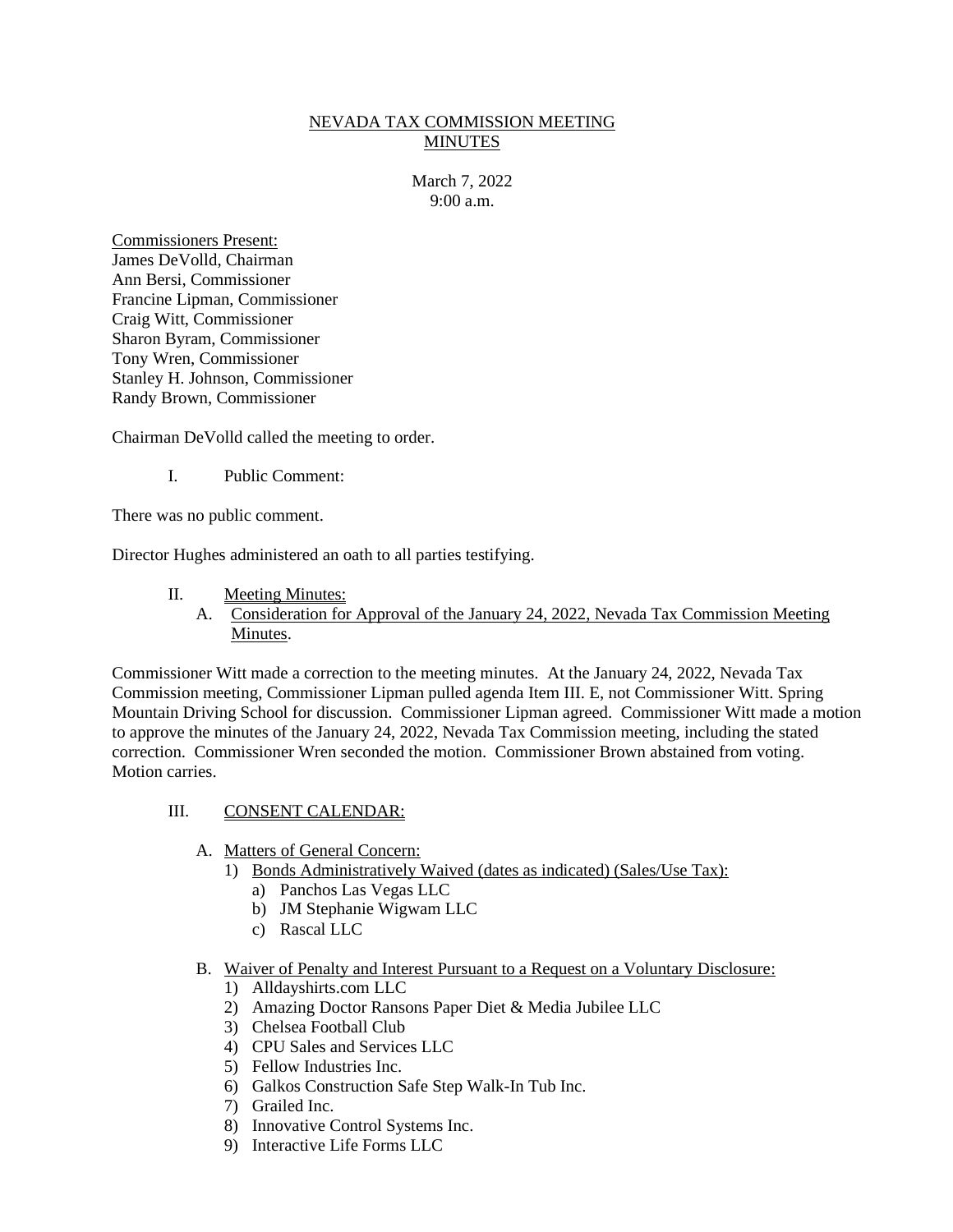- 10) Mad Engine LLC
- 11) Mogas Industries Inc.
- 12) Neff LLC
- 13) Nomatic Holdings LLC
- 14) RZ Industries LLC
- 15) True Shot LLC
- 16) Two Blind Brothers LLC
- 17) Upright Technologies Ltd.
- 18) Vintage Tub and Bath

### C. Waiver of Penalty and/or Interest Pursuant to NRS 360.419 that exceeds \$10,000:

- 1) Schuff Steel Company
- 2) Smith Power Products Inc.
- 3) Allegiant Institute Inc.
- 4) Asos.com Limited
- D. Consideration for Approval of the Recommended Settlement Agreements and **Stipulations** 
	- 1) HJM Oasis LLC dba Oasis Hookah Lounge
- E. Department's Recommendation to the Commission for Approval of an Offer-In-Compromise pursuant to NRS 360.263:
	- 1) Allan Silberstang
	- 2) Juan Orozco-Gutierrez

Chairman DeVolld pulled Item III. D. 1) HJM Oasis LLC dba Oasis Hookah Lounge for further discussion.

Commissioner Lipman pulled Item III. E. 1) Allan Silberstang for further discussion.

Commissioner Bersi made a motion to approve the Consent Calendar, excluding items III D. 1) and III. E. 1). Commission Byram seconded the motion. All in favor. Motion carries.

Item III. D. 1) HJM Oasis LLC dba Oasis Hookah Lounge. Natasha Gebrael, Deputy Attorney General, was present on behalf of the Nevada Department of Taxation. Deputy Gebrael asked that language on Line 13 of Page 3 of the Settlement Agreement, which indicates half of the interest calculated through September 30, 2021, be stricken. Commissioner Lipman confirmed that it should be 75 percent of the tax liability and no penalties/interest. Commissioner Lipman made a motion to approve the Settlement Agreement of HJM Oasis LLC dba Oasis Hookah Lounge including the suggested amendment. Commissioner Bersi seconded the motion. All in favor. Motion carries.

Item III E. 1) Allan Silberstang. Allan Silberstang was present and stated he has been in compliance and doing his best. Lizette Arceo, Tax Manager, was present on behalf of the Nevada Department of Taxation. Commissioner Lipman made a motion to approve the offer-in-compromise of Allan Silberstang. Commissioner Witt seconded the motion. All in favor. Motion carries.

# IV. DIVISION LOCAL GOVERNMENT SERVICES:

A. Discussion and Consideration for Granting a Waiver to remain on Guaranteed Status for Supplemental City-County Relief Tax pursuant to NRS 377.057(2): 1) Lander County

Kevin Williams, Management Analyst III, was present on behalf of the Nevada Department of Taxation.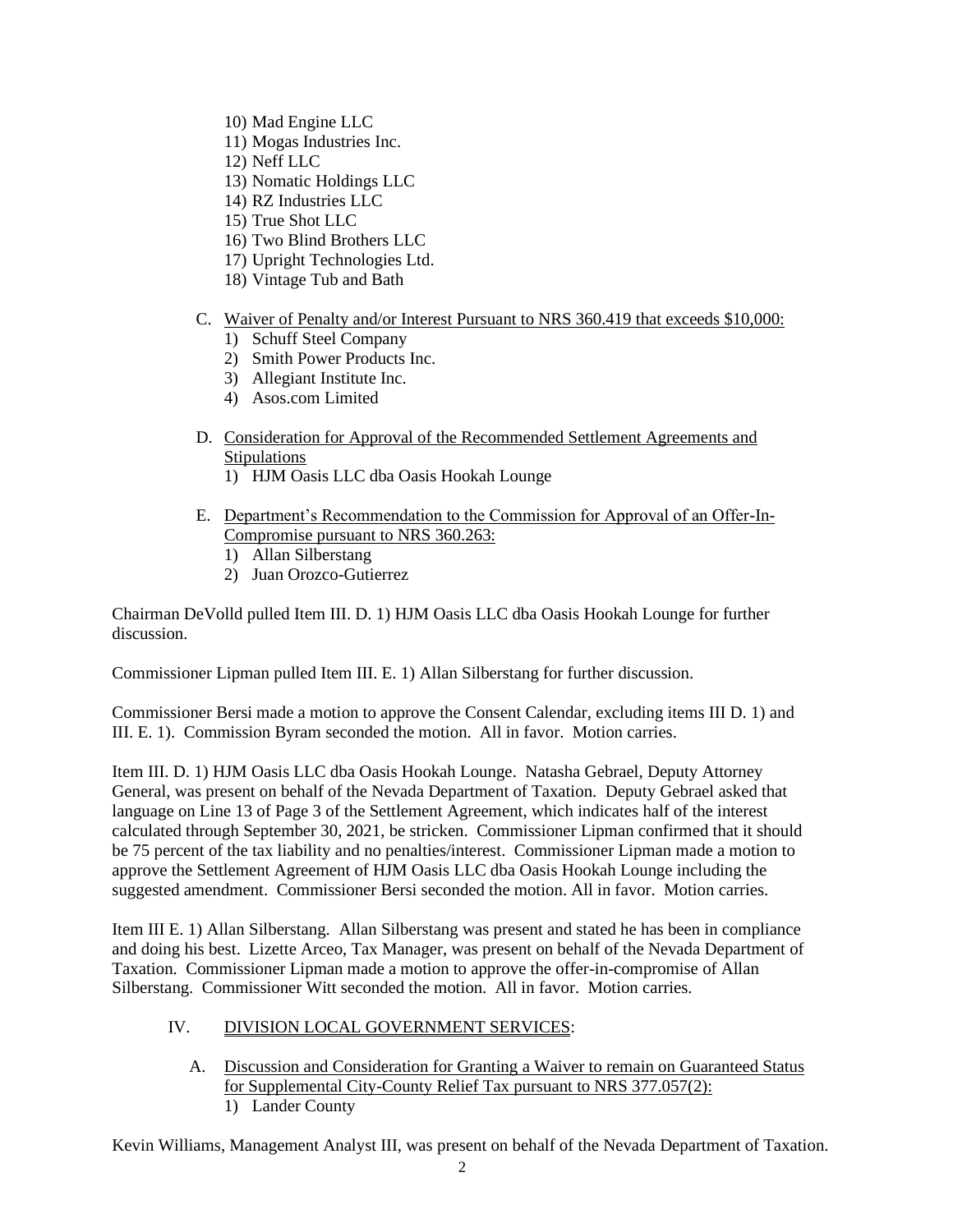Bert Bertolo-Ramos was present on behalf of Lander County. Mr. Bertolo-Ramos stated that when the mines are doing well, the county tends to exceed. If they are not doing well, then it does not.

Commissioner Wren made a motion to grant the waiver for Lander County to remain on guaranteed status. Commissioner Witt seconded the motion. All in favor. Motion carries.

# 2) White Pine County

Kevin Williams, Management Analyst III, was present on behalf of the Nevada Department of Taxation. Elizabeth Frances was present on behalf of White Pine County. Ms. Frances stated that excess is coming due to a couple of factors. White Pine County is a mining county and the mines are currently going strong. Should they close down, there would be a substantial downfall not only in net proceeds of minerals, but all related taxes, including sales tax and property tax. If this were to happen, there would be a deficit in the county's general fund. There are also multiple construction projects wrapping up, which have generated taxes to the county government. When the construction projects are done, the related taxes will also go away.

Commissioner Byram thanked White Pine County and made a motion to grant the waiver for White Pine County to remain on guaranteed status. Commissioner Witt seconded the motion. All in favor. Motion carries.

### 3) Pershing County

Kevin Williams, Management Analyst III, was present on behalf of the Nevada Department of Taxation. A representative from Pershing County was not present. Commissioner Byram asked Mr. Williams to explain an enormous boost in taxes on Page 27 of the documents. Mr. Williams stated it was due to a single taxpayer with an irregular, yet correct, filing. It was taken in account but recognized as anomalous reporting that has not since been repeated in the data set.

Commissioner Byram made a motion to grant the waiver for Pershing County to remain on guaranteed status. Commission Wren seconded the motion. All in favor. Motion carries.

### 4) Douglas County

Kevin Williams, Management Analyst III, was present on behalf of the Nevada Department of Taxation. Terri Willoughby, Chief Financial Officer, was present on behalf of Douglas County. Mr. Willoughby stated the County foresees continued growth in both population and the sale of the SCCRT. A waiver was not requested. No action was taken.

### 5) Lyon County

Kevin Williams, Management Analyst III, was present on behalf of the Nevada Department of Taxation. A representative from Lyon County was not present. No action was taken.

### B. Review and Consideration for Approval of the Assessor's Handbook of Rural Building Costs for 2023-2024, as authorized under NAC 361.128(a).

Cheryl Erskine, Coordinator - Assessment Standards, was present on behalf of the Nevada Department of Taxation. Ms. Erskine asked the Commission for the approval of the 2023-2024 manual of rural building costs, which is updated and presented by the Department on an annual basis. County assessors are required to use standards adopted by the Tax Commission when valuing property in the State of Nevada. As part of those standards, NAC 361.128 specifically provides for a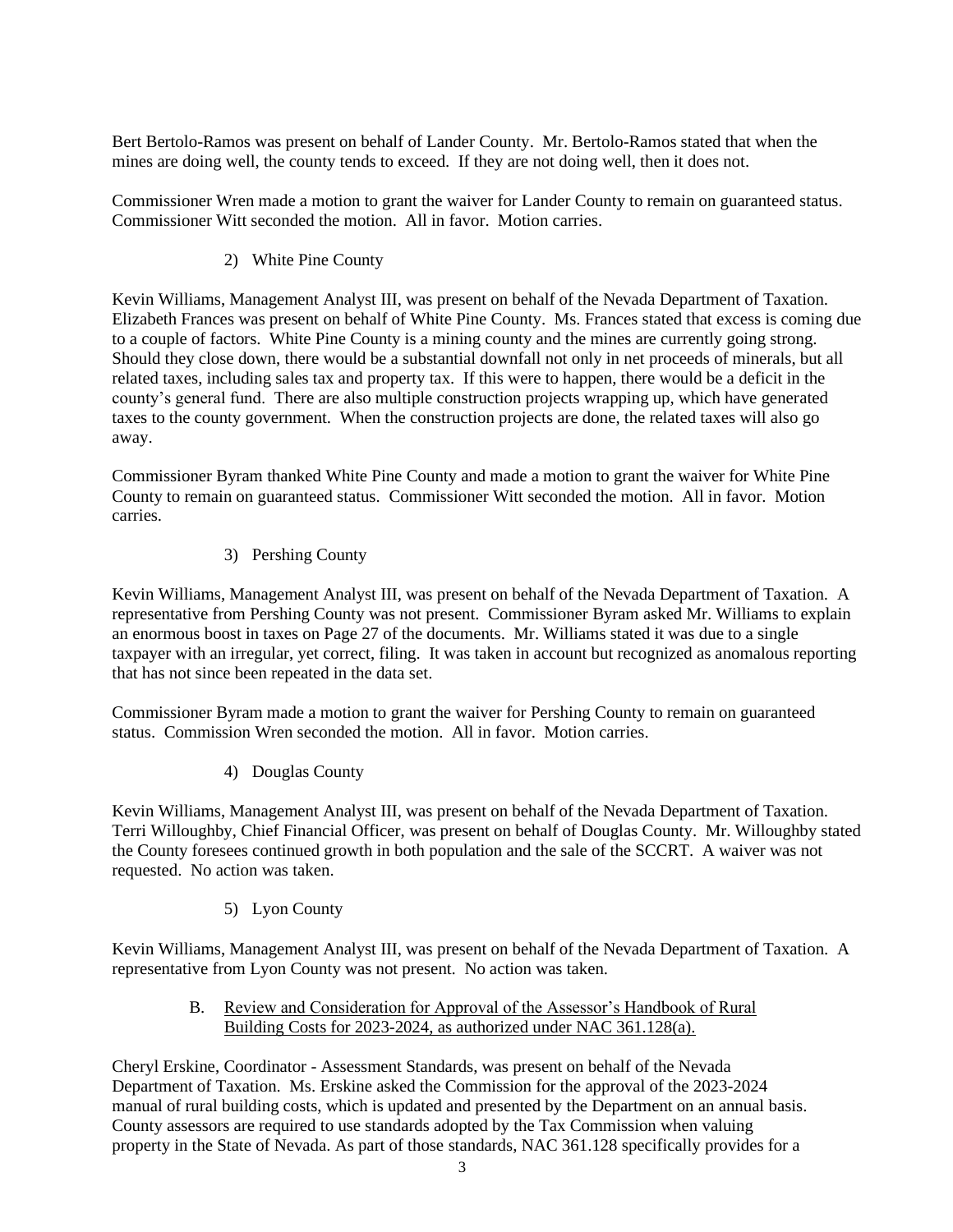manual of rural building costs used for the valuation of agricultural-type buildings and improvements like barns, equipment sheds, bunk houses, corrals, etc.

Commissioner Brown mentioned that communication equipment is mentioned on pages 90–93 of the manual. Commissioner Brown is employed with AT&T. Commissioner Brown stated it does not affect AT&T any differently than any other telecommunications company.

Commissioner Witt made a motion to approve the Assessor's Handbook of Rural Building Costs for 2023-2024. Commissioner Johnson seconded the motion. All in favor. Motion carries.

> C. Review and Consideration for Approval of Exemption(s) as authorized under NRS 361.068(2) where Administrative Costs Exceed Revenue from Tax on Personal Property for application in FY 2022 - 2023

Shannon Silva, Supervisor - Locally Assessed Properties, was present on behalf of the Nevada Department of Taxation. Ms. Silva stated, NRS 361.068 allows the Nevada Tax Commission to exempt from taxation personal property which the annual taxes would be less than the cost to collect those taxes. The division of the Local Government Services conducts a survey of county assessors and treasurers annually to determine the cost to collect. This year's individual county per tax bill cost resulted in a range of \$1.70 to \$17.32, averaging \$8.32 up from last year's average of \$7.87. The statewide mean of \$6.55 is up from last year's cost of \$6.22. And the median of \$6.92 is up from last year's \$6.68. Based on the Department's analysis of the survey results, we recommend that the personal property bills of ten dollars or less be exempt from taxation for the 22-23 fiscal year.

Commissioner Witt made a motion to approve the Exemption(s) as authorized under NRS 361.068(2) where Administrative Costs Exceed Revenue from Tax on Personal Property for application in FY 2022 – 2023. Commissioner Byram seconded the motion. All in favor. Motion carries.

# V. COMPLIANCE DIVISION:

A. Approval of Refund/Credit Request in Excess of \$250,000: 1) Hilton Resorts Corporation

Nadia Vasheko, Tax Manager, was present on behalf of the Nevada Department of Taxation.

Commissioner Lipman made a motion to approve the refund/credit request for Hilton Resorts Corporation. Commissioner Witt seconded the motion. All in favor. Motion carries.

- B. Taxpayer's Objection to the Administrative Law Judge's Recommended Decision regarding an Appeal of the Department's Denial of Waiver of Penalty and/or Interest pursuant to NRS 360.419:
	- 1) Abeinsa Abener Teyma General Partnership

Nadia Vasheko, Tax Manager, was present on behalf of the Nevada Department of Taxation. Maurice Mancuso was present on behalf of Abeinsa Abener Teyma General Partnership.

Commissioner Witt made a motion to approve the Administrative Law Judge's Decision. Commissioner Lipman seconded the motion. Roll Call: Commissioner Wren – Nay; Commissioner Bersi – Nay; Commissioner Witt – Aye; Commissioner Johnson – Nay; Commissioner Byram – Nay; Chairman Brown – Nay; Commissioner Lipman – Aye; Chairman DeVolld – Nay. Motion failed.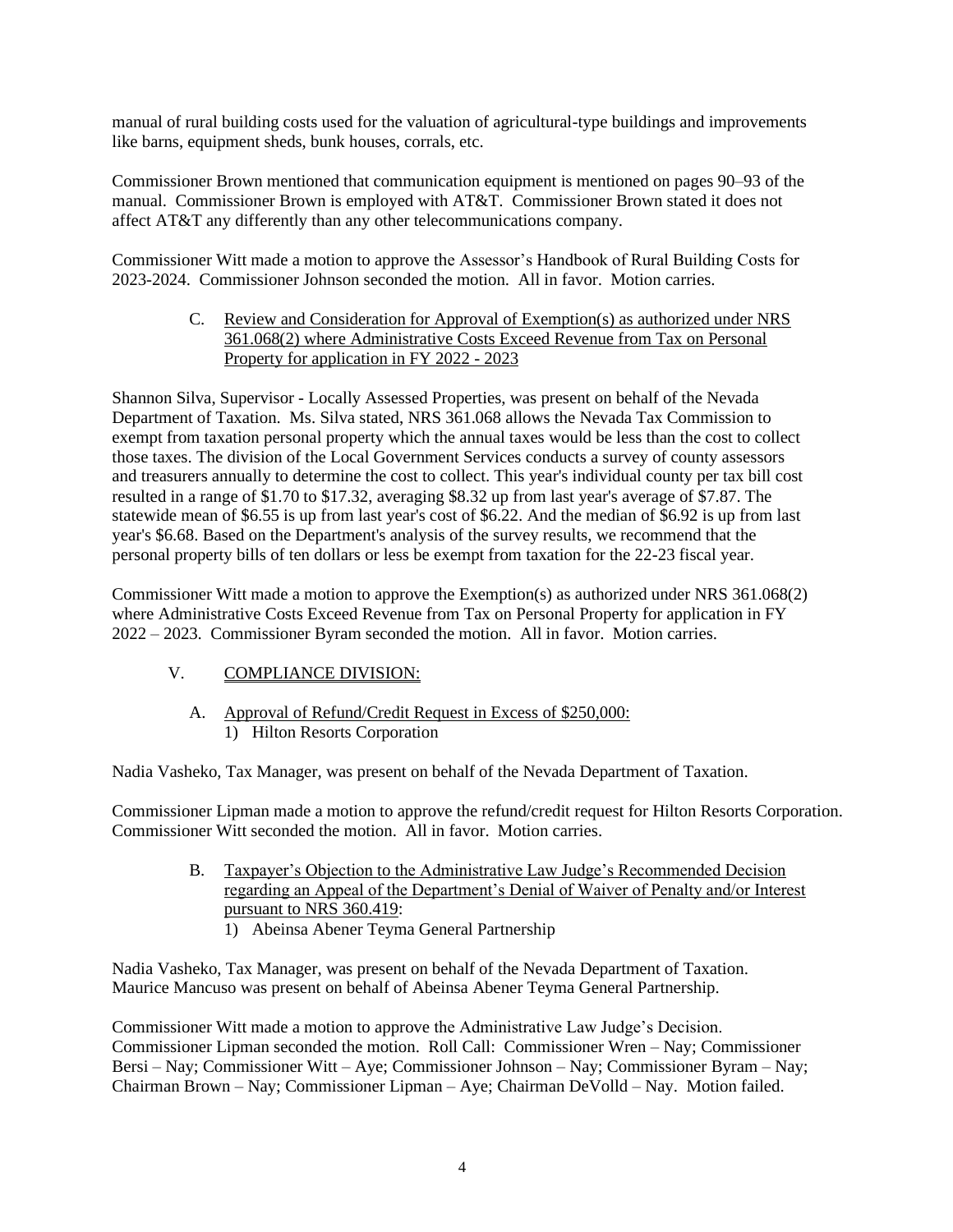Commissioner Wren moved to approve the Taxpayer's objection to the Administrative Law Judge's Decision. Commissioner Bersi seconded the motion. Commissioner Witt and Commissioner Lipman vote - No. Motion carries.

2) Discount Rental Car LLC

Lizette Arceo, Tax Manager, was present on behalf of the Nevada Department of Taxation. Daria Lagovska was present on behalf of Discount Rental Car LLC.

Commissioner Wren made a motion to approve the taxpayer's objection to the Administrative Law Judge's Decision. Commissioner Byram seconded the motion. Roll Call: Commissioner Wren – Aye; Commissioner Bersi – Aye; Commissioner Witt – Aye; Commissioner Johnson – Aye; Commissioner Byram – Aye; Commissioner Brown – Aye; Commissioner Lipman – Nay. Motion carries.

> C. Petition for Reconsideration of Department's Denial of Exemption Status for Organization Created for Religious, Charitable or Educational Purposes pursuant to NRS 372.3261 (Sales/Use Tax): 1) Penta Cares Foundation

Andrea Nichols, Senior Deputy Attorney General, was present on behalf of the Nevada Department of Taxation. Cary Domina was present on behalf of Penta Cares Foundation.

No Action was taken.

2) The Amateur Athletic Union of the United States, Inc.

Andrea Nichols, Senior Deputy Attorney General, was present on behalf of the Nevada Department of Taxation. Angela Guardia was present on behalf of The Amateur Athletic Union of the United States, Inc.

No action was taken.

3) Southern Nevada Sports Hall of Fame Foundation

Richard Yien, Deputy Attorney General, was present on behalf of the Nevada Department of Taxation. Kathryn Jacobs was present on behalf of Southern Nevada Sports Hall of Fame Foundation.

Commissioner Byram made a motion to uphold the Department's denial. Commissioner Bersi seconded the motion. All in favor. Motion carries.

4) Smoking Shields of Nevada, Inc.

Richard Yien, Deputy Attorney General, was present on behalf of the Nevada Department of Taxation. Guillermo Larregui was present on behalf of Smoking Shields of Nevada, Inc.

Commissioner Witt made a motion to uphold the Department's denial. Commissioner Lipman seconded the motion. All in favor. Motion carries.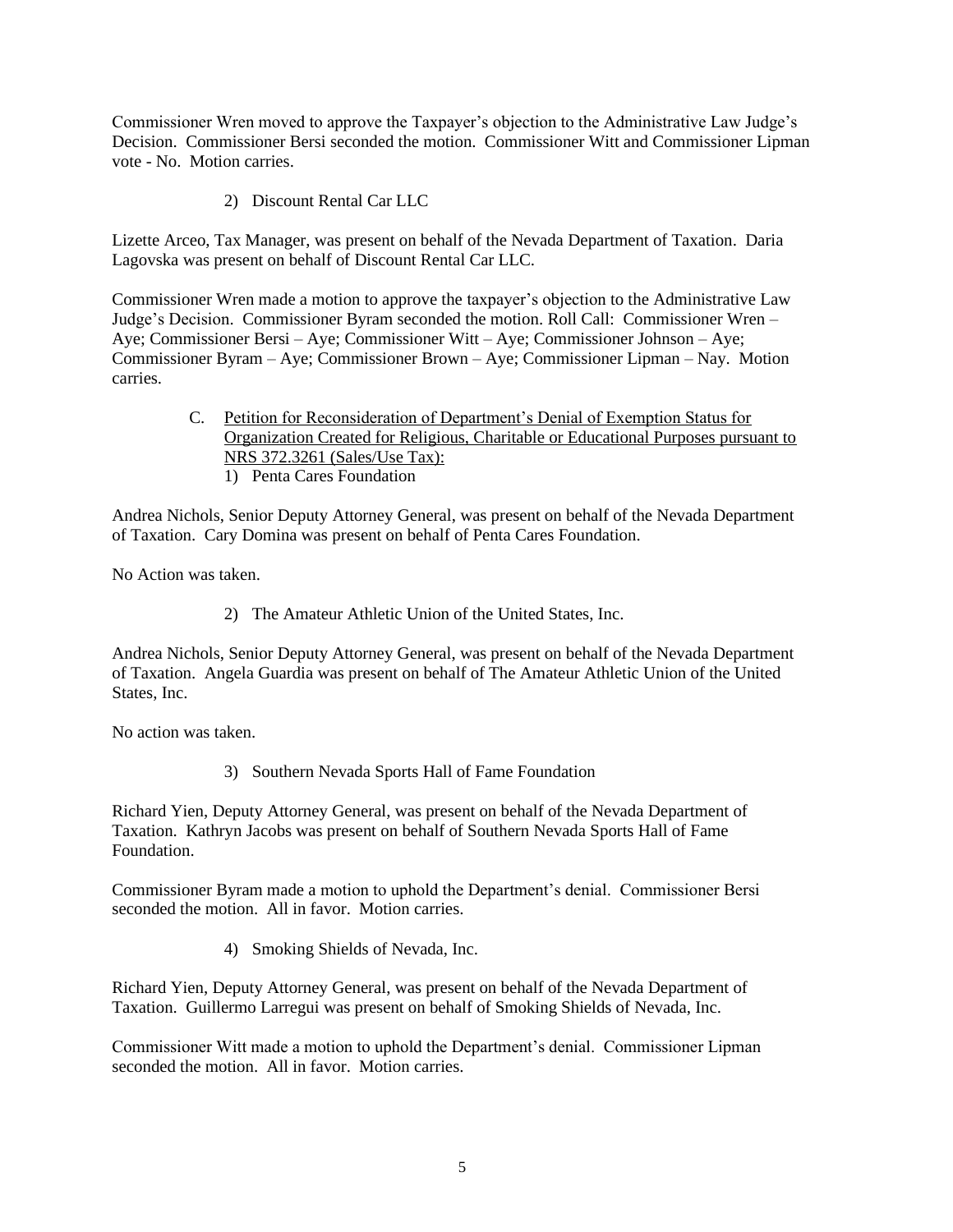### VI. REGULATION(S):

A. Consideration for the Adoption of Permanent Regulation LCB File No. R108-20. A Regulation relating to taxation; setting forth the method of calculating the fair market value at wholesale of cannabis; imposing certain requirements on certain cannabis establishments relating to the payment of excise taxes on cannabis; repealing certain superseded provisions; and providing other matters properly relating thereto.

Melissa Flatley, Chief Deputy Executive Director, was present on behalf of the Nevada Department of Taxation. Chief Flatley reviewed LCB File No. R108-20.

There was no public comment.

Commissioner Lipman made a motion to approve Permanent Regulation LCB File No. R108-20. Commissioner Wren seconded the motion. All in favor. Motion carries.

> B. Consideration for the Adoption of Permanent Regulation LCB File No. R074-20. A Regulation relating to taxation; establishing requirements for the administration of transferrable tax credits issued to sponsors of certain low-income projects; and providing other matters properly relating thereto.

Melissa Flatley, Chief Deputy Executive Director, was present on behalf of the Nevada Department of Taxation. Chief Flatley reviewed LCB File No. R074-20.

There was no public comment.

Commissioner Lipman made a motion to approve Permanent Regulation LCB File No. R074-20. Commission Byram seconded the motion. All in favor. Motion carries.

# VII. INFORMATIONAL ITEMS:

- A. Penalty and Interest Waivers granted by the Department for Sales/Use Tax, Modified Business Tax and Excise Tax (dates as indicated).
- B. Approval and Denial Status Report Log for Organizations Created for Religious, Charitable or Educational Purposes (dates as indicated) (Sales/Use Tax Exemption).

# VIII. BRIEFING:

# A. Briefing to/from the Commission and the Executive Director.

Chairman DeVolld announced that he has delivered his formal resignation to the Governor. This will be his last Tax Commission meeting as the Chairman and as a member of the Commission. His resignation is effective as of March 31, 2022. Chairman DeVolld stated that he has been on the Commission for ten (10) years. He is honored to have served with each of the commissioners and it has been an honor to serve them. He thanked the administrative law judges, the deputy attorney generals, and gave a special shout out to the staff. Chairman DeVolld asked how we are able to collect some of the most professional, knowledgeable and skillful employees in the State of Nevada, they are hundred percent class and it has been a pleasure.

IX. Next Meeting Date: May 2, 2022, at 9:00 a.m.